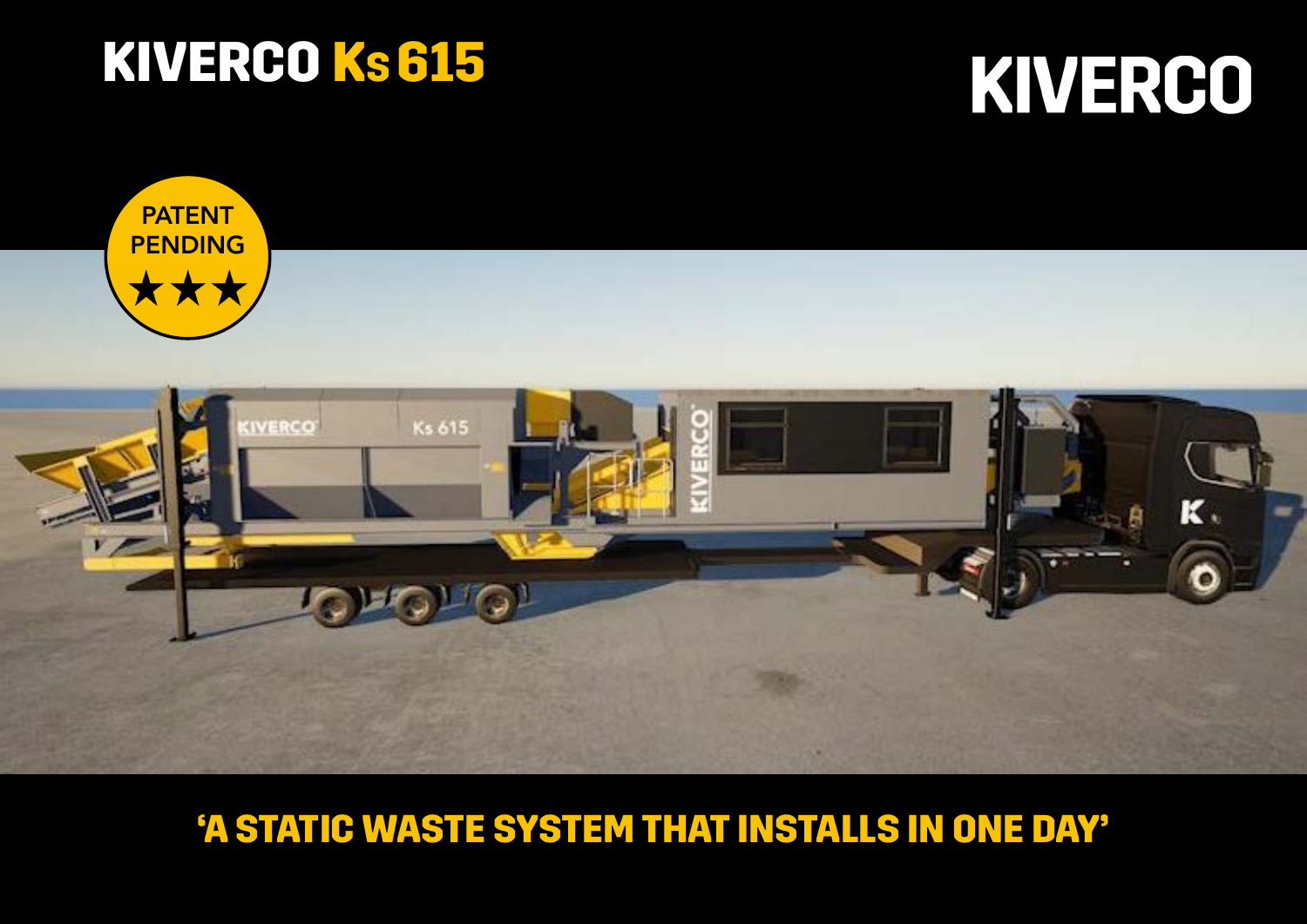#### **FEATURES & BENEFITS**

- 'Static' system mounted on one chassis
- Simple plug-in connection to mains/generator power
- Ouick and easy to install offload and operate in less than 3 hours ( (hydraulic jacking leg option)
- Recover up to 14 different products
- Small footprint
- Excellent asset and resale value
- Simple to relocate
- Easier to finance

KIverco have been designing, manufacturing and installing waste recycling solutions for over 30 years. We provide customers with recycling systems designed to produce higher quality recyclable products and faster financial returns.

The Ks 615 is a complete recycling plant mounted on one chassis that provides a minimum recovery of six products from any waste stream. The plant comes with a 'Plug & Play' connection point for easy connection to mains electricity or generator.

- $3M (9'10'') X 1M (3'3'')$
- INCLINE ANGLE 18 DEGREES
- **FULL LENGTH IMPACT SECTION**
- PLAIN BELT (OTHER OPTIONS AVAILABLE) **HIGH TORQUE GEAR MOTOR**
- 
- VARIABLE SPEED DRIVE (INVERTER CONTROLLED )

### **COMPACT ALL IN ONE RECYCLING SYSTEM** Kiverco's latest innovation combines proven robust Kiverco Equipment on a single chassis.

## **DELIVERING INNOVATIVE SOLUTIONS FOR WASTE SORTING & SEPARATION**

- DRIVE 7.5KW MOTOR
- ADJUSTABLE INLET DAMPER PLATE
- ADJUSTABLE OUTLET NOZZLE
- **LIGHTS COLLECTION FUNNEL**

## **SPECIFICATION**

| <b>WORKING DIMENSIONS</b> |                  |           |                   |          |                  |           |  |  |  |  |  |
|---------------------------|------------------|-----------|-------------------|----------|------------------|-----------|--|--|--|--|--|
|                           | 2 BAY            |           | 3 BAY             |          | 4 BAY            |           |  |  |  |  |  |
| <b>LENGTH</b>             | 18.83m           | 61ft 9"   | 22.3 <sub>m</sub> | 73 ft    | 27.4m            | 89ft 11"  |  |  |  |  |  |
| <b>WIDTH</b>              | 5.6 <sub>m</sub> | 18ft 5"   | 5.6 <sub>m</sub>  | 18ft 5"  | 5.6 <sub>m</sub> | 18ft 5"   |  |  |  |  |  |
| <b>HEIGHT</b>             | 5.3 <sub>m</sub> | 17ft 5"   | 5.3 <sub>m</sub>  | 17ft 5"  | 5.3 <sub>m</sub> | 17ft 5"   |  |  |  |  |  |
| <b>WEIGHT</b>             | 22,000kg         | 48,502lbs | 24,000kg          | 52,911bs | 26,000kg         | 52,320lbs |  |  |  |  |  |

#### **TRANSPORT DIMENSIONS**

|               | 2 BAY             |           | 3 BAY             |             | 4 BAY             |             |  |  |  |
|---------------|-------------------|-----------|-------------------|-------------|-------------------|-------------|--|--|--|
| <b>LENGTH</b> | 18.83m            | 61ft 9"   | 9.6m(1)           | 31ft 6" (1) | 9.6m(1)           | 31ft 6" (1) |  |  |  |
|               |                   |           | 12.7m(2)          | 41ft 8" (2) | 17.8m(2)          | 58ft 5" (2) |  |  |  |
| <b>WIDTH</b>  | 2.98 <sub>m</sub> | 9ft 9"    | 2.98 <sub>m</sub> | 9ft 9"      | 2.98 <sub>m</sub> | 9ft 9"      |  |  |  |
| <b>HEIGHT</b> | 3.99 <sub>m</sub> | 13ft1"    | 3.99 <sub>m</sub> | 13ft1"      | 3.99 <sub>m</sub> | 13ft1"      |  |  |  |
| <b>WEIGHT</b> | 22,000kg          | 48.502lbs | 24,000kg          | 52.911bs    | 26,000kg          | 52.320lbs   |  |  |  |

### **[JACKING LEG OPTION](https://youtu.be/-IN-pJ4E8wc)**





#### **BELT FEEDER**

#### • 3.8M (12'5") X 1.8M (5'11")



• FULLY WELDED HORIZONTAL DRUM WITH INTERNAL SCROLL • 2-WHEEL DRIVE (2X 7.5KW MOTORS) • CONTROL – FIXED SPEED (DIRECT-ON-LINE) STANDARD • VARIABLE SPEED DRIVE (INVERTER CONTROL) OPTIONAL **EXAMPLE ENCLOSED TO REDUCE DUST** • DRUM CLEANING BRUSHES

#### **TROMMEL DRUM**

#### **AIR SEPERATION UNIT Option**

- LENGTH 6.8M (22'4") 2 BAY
- $WIDTH 3.0M$  (9'10")
- BELT WIDTH 1.2M (3'11")
- DOUBLE GLAZED WINDOWS
- ENERGY EFFICIENT LIGHTING
- INSULATED CABIN

#### **Options**

- TWIN POLE OVERBAND MAGNET
- OPERATING DIMENSIONS 1.2M (3'11") X 0.65M (2'2")
- MAX OPERATING HEIGHT 350MM (1'2")
- DRIVE 1.5KW
- HEIGHT ADJUSTABLE

#### **SORTING STATION**<br>
SORTING STATION

#### **MAGNET Option**

- AIR CONDITIONING
- ENERGY EFFICIENT HEATING
- INTERNAL & EXTERNAL TRAP DOOR BINS FOR HIGH VALUE ITEMS
- ADDITIONAL SORTING BAYS (3/4/5)
- VIBRATING / FLIP FLOW SCREEN